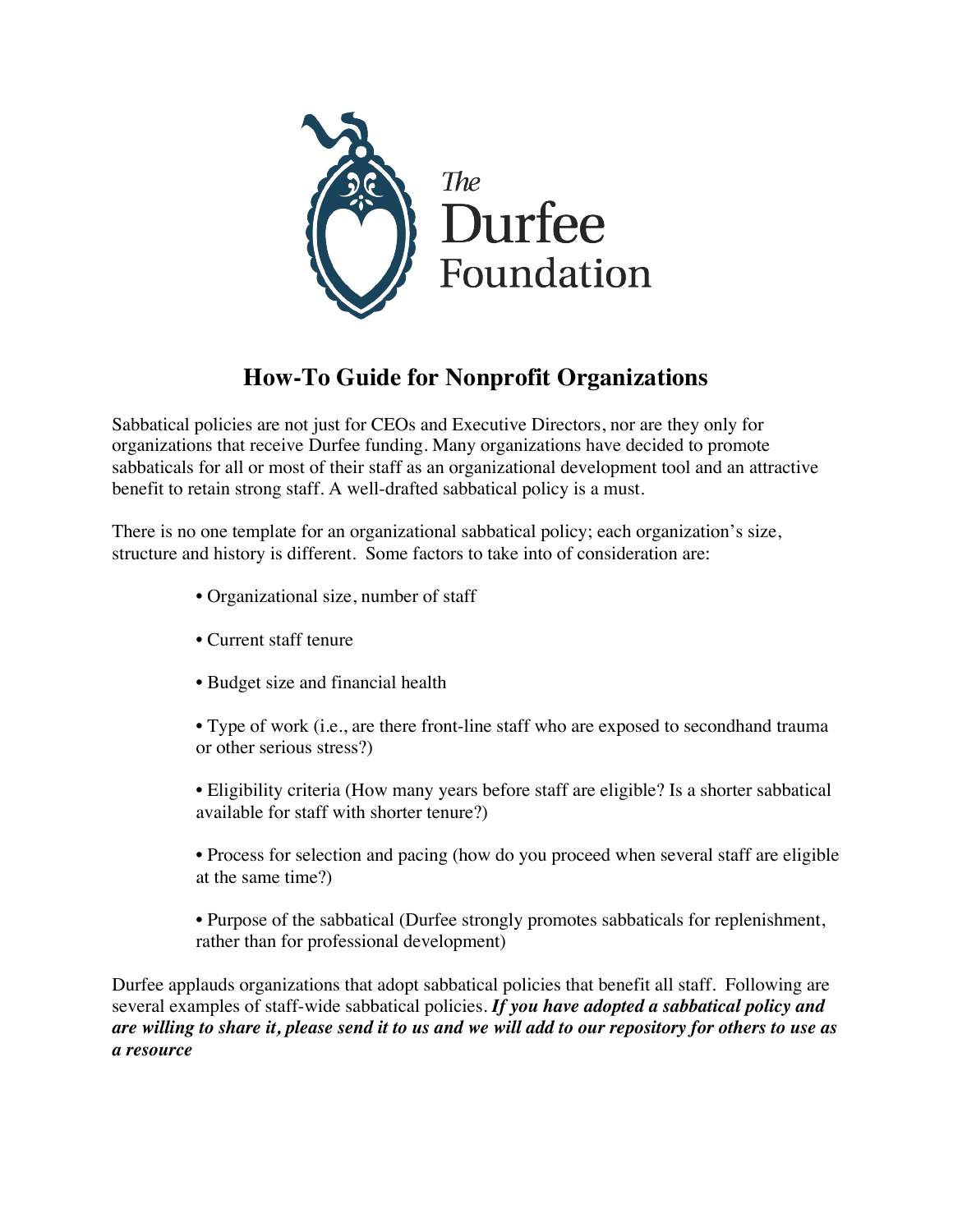

## **Sabbatical Leave Program**

Effective institutions are guided and sustained by creative, committed and dependable people. Peace Over Violence's Sabbatical Leave Program instituted by the Board of Directors recognized that leaders need time to think, rest, reflect and rejuvenate if they are to keep their organizations and programs ahead of the curve.

Peace Over Violence recognizes that there are leaders within the various facets of our very own organization: project directors, coordinators, administrative personnel, managers, case managers, emergency response team personnel, etc., who exhibit year after year the commitment, creativity, tenacity, management and leadership qualities that help make POV the dynamic and model agency that it is.

They exhibit these qualities on an on-going basis and sometimes under demanding conditions and often with relentless deadlines. These efforts contribute to POV"s best practices for the betterment of our community. The enormous demands of working in social change, social justice and social service organizations such as our own often interfere with taking sufficient time off to refresh and rejuvenate.

In an effort to create opportunities to replenish the stores of energy and inspiration for our agency's committed staff, POV offers the Sabbatical Leave Program as a benefit. The program will offer paid leave for a minimum of 6 weeks to a maximum of 10 weeks if a staff member so chooses to combine the leave with their regular vacation time. The sabbatical leave comes with a cash stipend for expenses up to \$3,000.

This sabbatical time will be designed by the employee and could be used for travel, study, writing, staff development, artistic endeavors, reflection, family time or any other pursuits that will enable and encourage renewal. They may not work for POV or take any other employment during this time.

The employee must be in good standing, an employee for a minimum of 8 years, have not requested and received a leave of any kind of more than 1 week duration (regular sick leave and vacation time exempted) such as parenting leave, maternity leave, worker's comp leave, special leave without pay etc. during the fiscal year they are applying. The eligible employee must submit an application requesting to be considered for the sabbatical leave program describing how they will utilize their sabbatical time.

## Eligibility

Candidates for this program should:

- − Have worked for POV for a minimum of 8 years full time or 10 years part-time
- − Have received positive and above average performance evaluations and deemed to be in good standing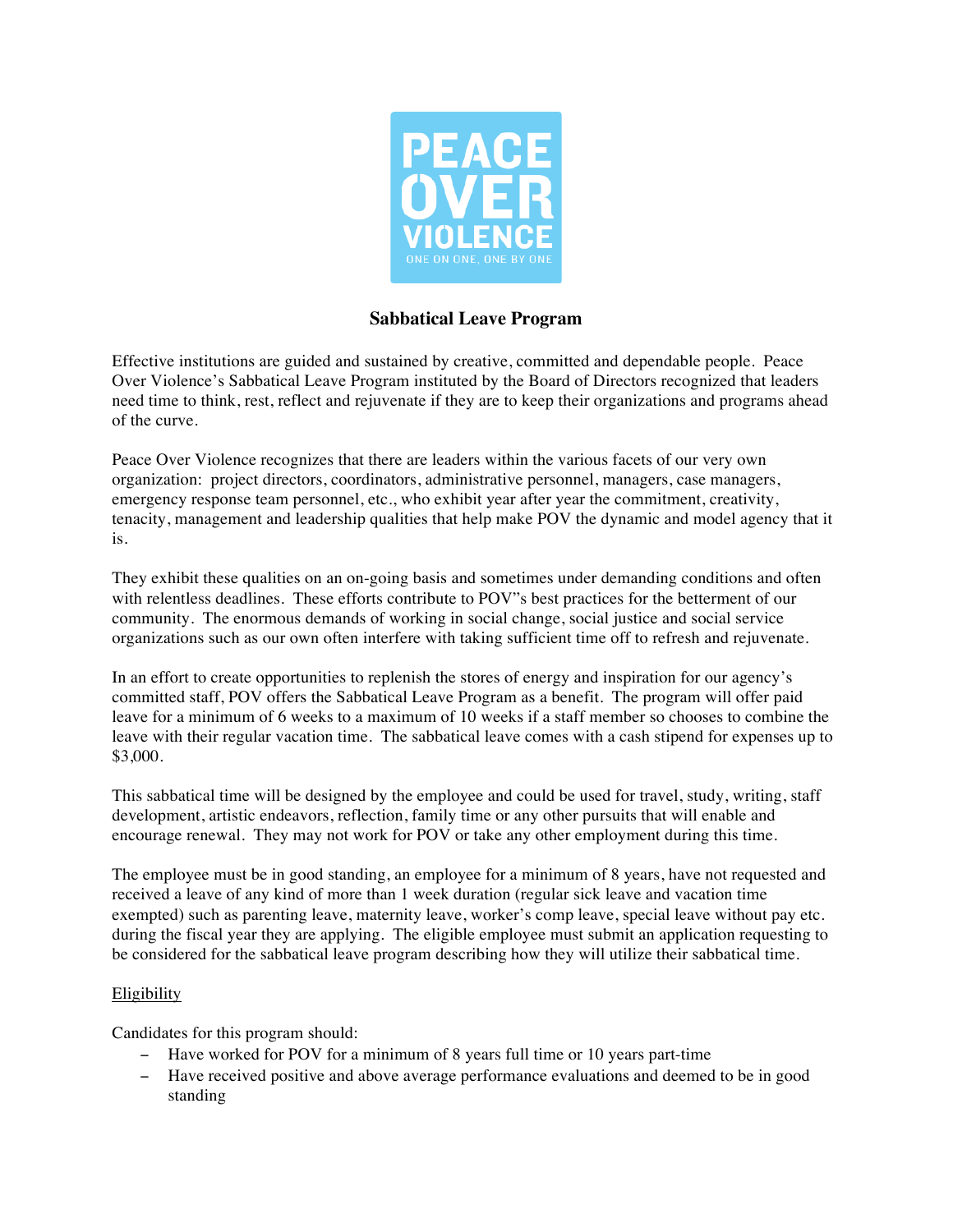- − Not have received this award in the past 5 years or have received any other fellowship, mentorship or special award that carries opportunities away from the POV through another organization or foundation within 2 years or any extended leave or extended absence from work within the past one year.
- − Be an outstanding staff member who has demonstrated a track record of consistent contribution to the organization and hence to the work POV does in the community at-large.
- − Accept the sabbatical as an opportunity to refresh and rejuvenate and as an opportunity to come back refreshed with renewed commitment.
- − Be recognized by their peers and supervisors as a deserving individual.

The Candidate's supervisor should:

- − Offer an endorsement of the request for leave, establish that the employee is in good standing with above average performance evaluations and authorize the sabbatical leave dates
- − Approve a work plan operational during the candidates absence, and upon the candidate's return
- − Make sure that regular health and other benefits are maintained for the candidate during the period of leave.

#### Requirements

The primary requirement for the sabbatical leave is that the time is spent away from work. This may take the form of pleasure travel, pursuit of a vocational interest spent away or at home with one's family. The leave can combine more than one element or more than one location, but candidates should take care not to over schedule their sabbatical time. POV recognizes that some candidates may have a desire or need for professional development. Consequently, participation in tuition-based training programs, residencies or study time may constitute a component of an applicant's proposal.

The other requirements for the sabbatical leave are that it involves a minimum of 6 weeks paid leave taken as a totality to a maximum of 10 weeks and that awardees submit a brief written report about the sabbatical to the Executive Director who will transmit that report to the Board of Directors within two months of completion.

One sabbatical leave will be granted to a deserving candidate annually (Fiscal Year). The POV Board of Directors reserves the right to change or suspend the sabbatical leave program.

#### Selection Committee

The selection committee will be made up of two board members appointed by the Chair of the Board of Directors and the Executive Director. If the Executive Director is the applicant the E.D. will not serve on the committee and the board will appoint a third person from the board.

#### Deadline:

Applications submitted by MAY  $31<sup>st</sup>$ . to the Executive Director with all accompanying paperwork.

Presented to Board of Directors for selection at the June board meeting. Selection process  $&$  decision by June 30<sup>th</sup>. Sabbatical leave taken within a 12 month fiscal year.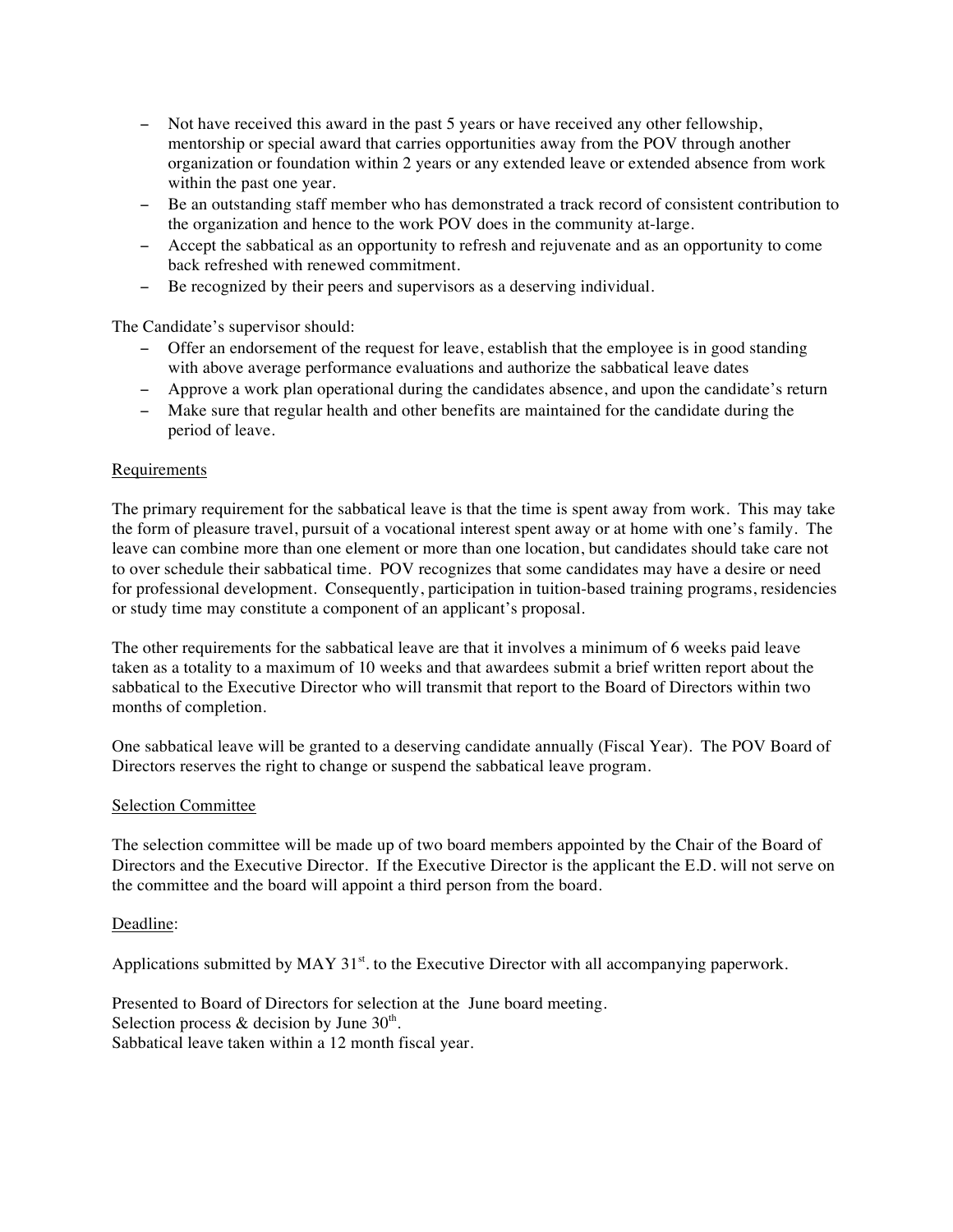## PEACE OVER VIOLENCE

# Sabbatical Leave Application

Please provide this application along with the requested material:



- A work plan that will be developed once selection is made.
- Please attach a letter of no more than 5 pages that address the following questions: Please take the opportunity to reflect on why you do what you do here at POV.
	- 1. Why are you engaged in your current field of work? Please describe your work.
	- 2. What significant lessons have you learned along the way? How has the work impacted you?
	- 3. What contributions or impact to you feel you have made on the organization and in the community?
	- 4. Why do you think that this year is the best time for you to receive this sabbatical award benefit?
	- 5. What is your plan for the sabbatical? Please describe how you will use the time to renew and rejuvenate. How will it benefit you personally and professionally?

Submit the packet to the Executive Director by the deadline date. Incomplete applications, late submissions, or faxed submissions will not be accepted or considered.

|                       |                                                        | EXT. |
|-----------------------|--------------------------------------------------------|------|
| <b>HOME ADDRESS:</b>  |                                                        |      |
|                       |                                                        |      |
|                       |                                                        |      |
|                       | Individual sabbatical funds requested: \$3,000         |      |
| Leave time requested: |                                                        |      |
|                       | Number of Sabbatical Weeks:                            | Six  |
|                       |                                                        |      |
|                       | Total Leave & Vacation time requested: _______________ |      |
|                       |                                                        |      |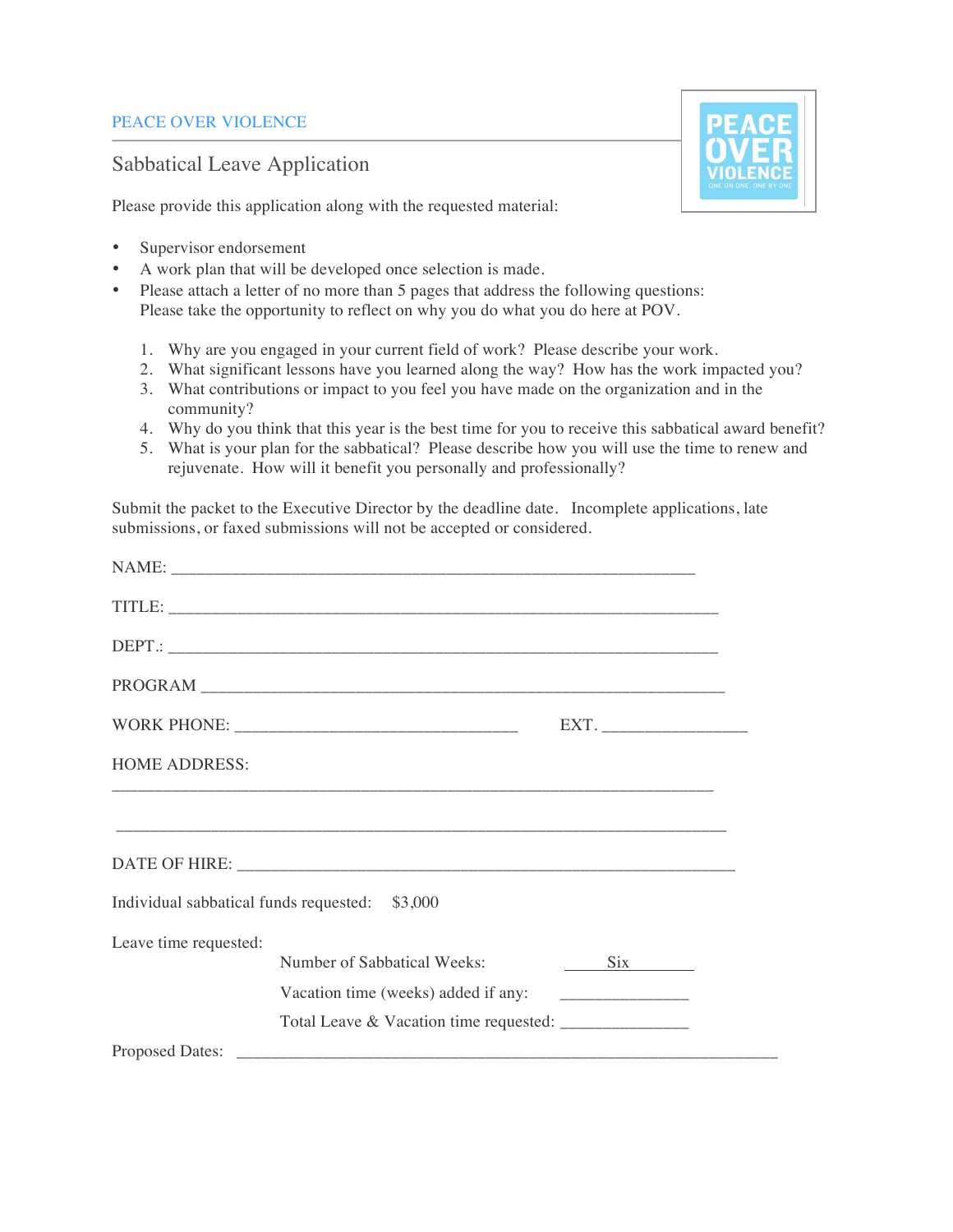

## **Sabbatical Leave**

The Armory believes that it is advantageous to permit long-term exempt employees to disengage themselves from their duties for an extended length of time and, thus, to provide them with an opportunity to pursue their outside interests, develop new perspectives, or to rest, according to individual preferences. Accordingly, the Armory has adopted the following sabbatical policy:

1. Exempt employees may request a sabbatical of up to four months duration for each period of seven years of exempt employment completed.

2. Employees who take sabbaticals will receive one-half of their regular compensation during the term of the sabbatical.

3. Employees on sabbaticals may retain all sums earned during that period, such as teaching fees, book royalties, etc. However, they are not permitted to engage in employment which is similar to their duties at the Armory.

4. Vacations may not be taken within two months before or after taking a sabbatical.

5. By December 31 of each year, all applications for sabbaticals which would begin in the following fiscal year must be submitted to the Executive Director. Employees must first consult with the director of their department about the timing of a requested sabbatical before submitting an application.

6. In extraordinary circumstances, the Executive Director may consider the granting of a sabbatical outside of the time frame given in item #5. However, at all times, the Executive Director retains the sole authority for deciding whether a sabbatical will be granted, and, if so, when. These decisions will be based upon the needs of the Armory.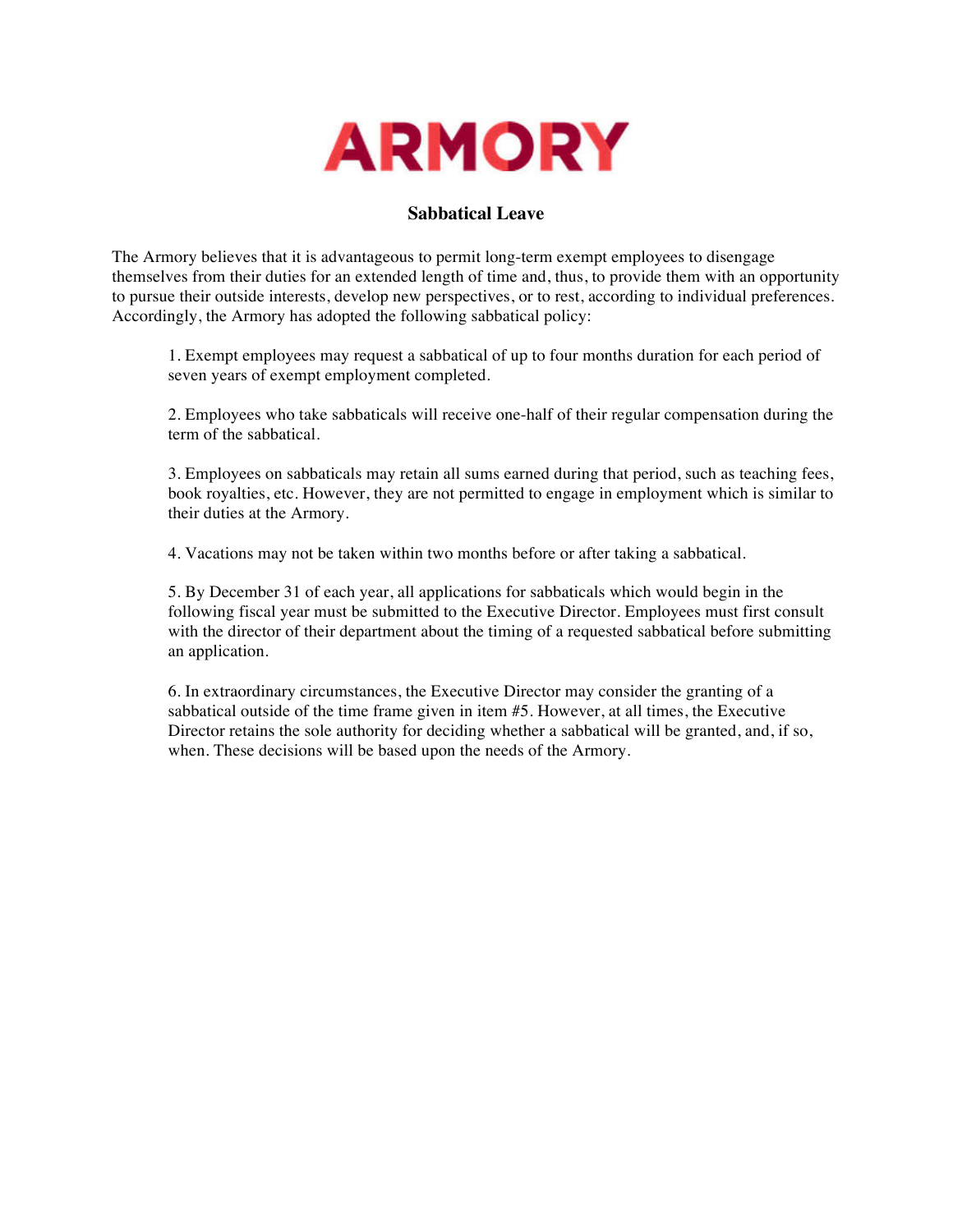

## **Personal Leave Program** *(Rev. 5/2009)*

#### Program Description:

In an effort to integrate sustainability and resilience into the internal infrastructure of our organization, we seek to create opportunities for longtime employees to renew themselves; thus CPAF offers a Personal Leave Program as an employee benefit. This program is an opportunity for employees to take paid leave for 4 weeks to which she/he may choose to add her/his regular vacation time for up to 2 weeks, for a combined maximum of 6 weeks.

The personal leave time will be designed by the employee and could be used for travel, study, writing, staff development, artistic endeavors, reflection, family time or any other pursuits that will enable and encourage resiliency and renewal. The employee may not work at CPAF or take any new or additional employment during this leave time. This program is also described in our Employee Manual (2009).

#### Employee Eligibility:

- Have worked at CPAF for a minimum of 5 years;
- Be in good standing;
- Have not received this or any other fellowship or similar awards through another organization or foundation within the past 5 years;
- Accept the leave as an opportunity to refresh and rejuvenate and as an opportunity to come back to work energized and with a renewed commitment.

#### Application and Selection Process:

The eligible employee must submit the attached application to the Executive Director requesting to be considered for the Personal Leave Program. Applicants should describe how they will utilize her/his time. In addition, a supervisor must offer an endorsement of the request for leave, establish that the employee is in good standing and authorize the leave dates. The supervisor must also devise and approve an operational work plan during the candidate's absence and upon the candidate's return to work.

The Board Finance Committee will review and the Executive Committee must approve each leave request. The Executive Director will then notify applicants and their respective supervisors of the final decisions. *Please note that CPAF's Board of Directors reserves the right to change or suspend the personal leave program at any time*.

## PLEASE COMPLETE THE ATTACHED REQUEST FORM, INCLUDING THE SUPERVISOR *SECTION. ONCE FINISHED, SUBMIT THE APPLICATION TO THE EXECUTIVE DIRECTOR.*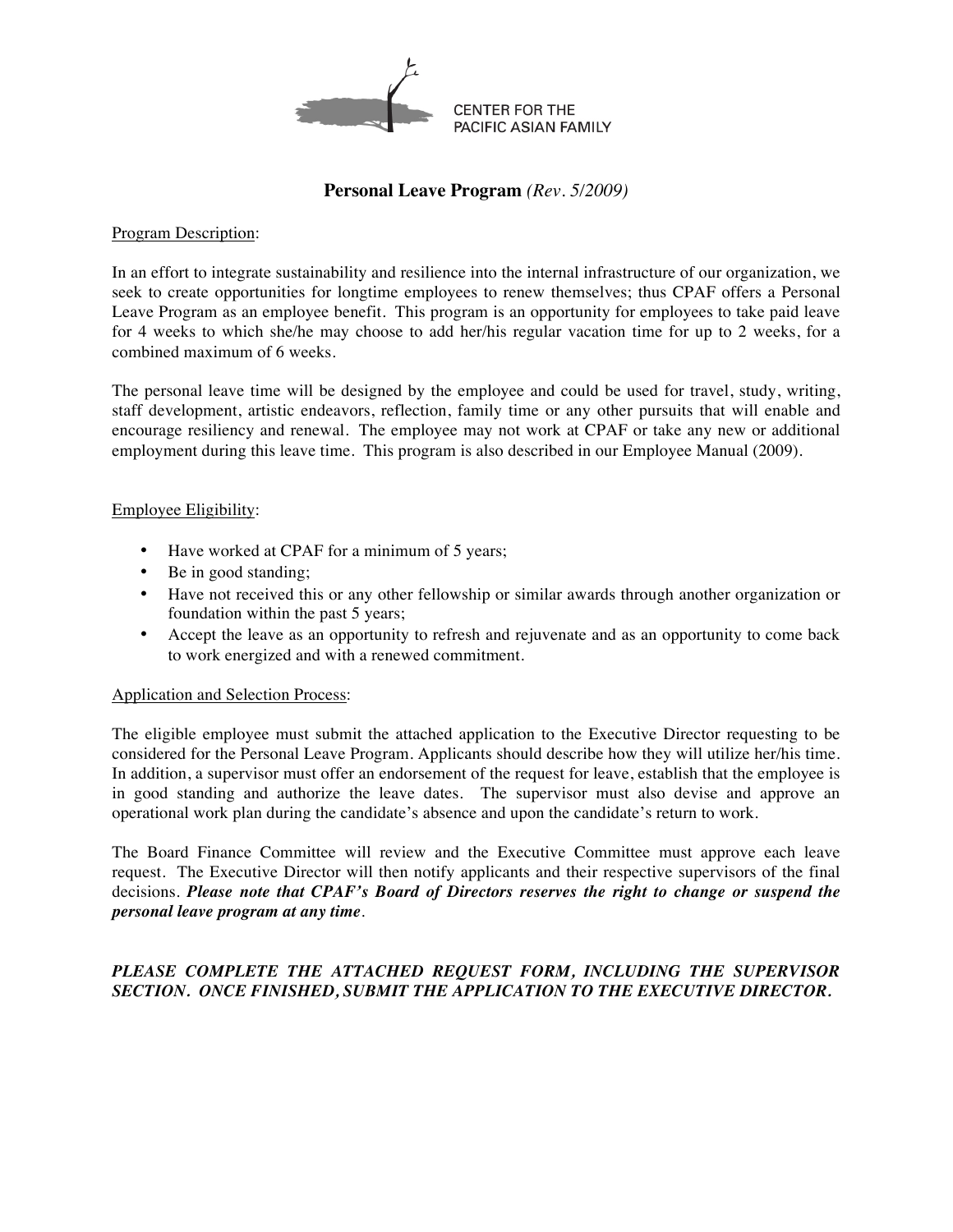| <b>CENTER FOR THE</b><br>PACIFIC ASIAN FAMILY           | <b>Personal Leave Program</b><br><b>REQUEST Form</b>                                                             |                                                                                                                                                                                                                                                                                                                                                                                                                                                                                                                                                                                                                                                                                                                         |
|---------------------------------------------------------|------------------------------------------------------------------------------------------------------------------|-------------------------------------------------------------------------------------------------------------------------------------------------------------------------------------------------------------------------------------------------------------------------------------------------------------------------------------------------------------------------------------------------------------------------------------------------------------------------------------------------------------------------------------------------------------------------------------------------------------------------------------------------------------------------------------------------------------------------|
|                                                         |                                                                                                                  |                                                                                                                                                                                                                                                                                                                                                                                                                                                                                                                                                                                                                                                                                                                         |
|                                                         |                                                                                                                  |                                                                                                                                                                                                                                                                                                                                                                                                                                                                                                                                                                                                                                                                                                                         |
|                                                         |                                                                                                                  |                                                                                                                                                                                                                                                                                                                                                                                                                                                                                                                                                                                                                                                                                                                         |
| Program: $\Box ES \Box TS \Box CP \Box$ Administration  |                                                                                                                  |                                                                                                                                                                                                                                                                                                                                                                                                                                                                                                                                                                                                                                                                                                                         |
|                                                         |                                                                                                                  |                                                                                                                                                                                                                                                                                                                                                                                                                                                                                                                                                                                                                                                                                                                         |
|                                                         |                                                                                                                  |                                                                                                                                                                                                                                                                                                                                                                                                                                                                                                                                                                                                                                                                                                                         |
| leave will benefit you?                                 | Please provide a brief description of how you will be utilizing your time during your personal leave and how the |                                                                                                                                                                                                                                                                                                                                                                                                                                                                                                                                                                                                                                                                                                                         |
| <b>ILLNESS OR DISABILITY.</b>                           | • Did your supervisor complete the section on the back of this form?                                             | $\Box$ Yes $\Box$ No<br>AFTER CAREFULLY READING THE TERMS AND CONDITIONS OF THIS PERSONAL LEAVE PROGRAM, AS<br>OUTLINED IN THE EMPLOYEE MANUAL, I HEREBY SUBMIT AN APPLICATION FOR THE PERSONAL<br>LEAVE PROGRAM. I AGREE THAT IF THE PERSONAL LEAVE IS GRANTED, I WILL COMPLETE ALL<br>NECESSARY DOCUMENTS AND TASKS PRIOR TO THE START OF THE PERSONAL LEAVE.<br>ADDITIONALLY, I WILL UTILIZE MY TIME DURING MY PERSONAL LEAVE AS DESCRIBED ABOVE AND<br>WILL NOT ENGAGE IN ANY REMUNERATIVE OCCUPATION OTHER THAN THAT WHICH I COULD<br>PERFORM WHILE IN ACTIVE SERVICE. I AGREE TO RETURN TO THE SERVICE OF THE CENTER FOR THE<br>PACIFIC ASIAN FAMILY AT THE EXPIRATION OF THE LEAVE, UNLESS PREVENTED BY VERIFIED |
|                                                         |                                                                                                                  |                                                                                                                                                                                                                                                                                                                                                                                                                                                                                                                                                                                                                                                                                                                         |
| Committee Decision: $\Box$ Approved $\Box$ Not approved |                                                                                                                  |                                                                                                                                                                                                                                                                                                                                                                                                                                                                                                                                                                                                                                                                                                                         |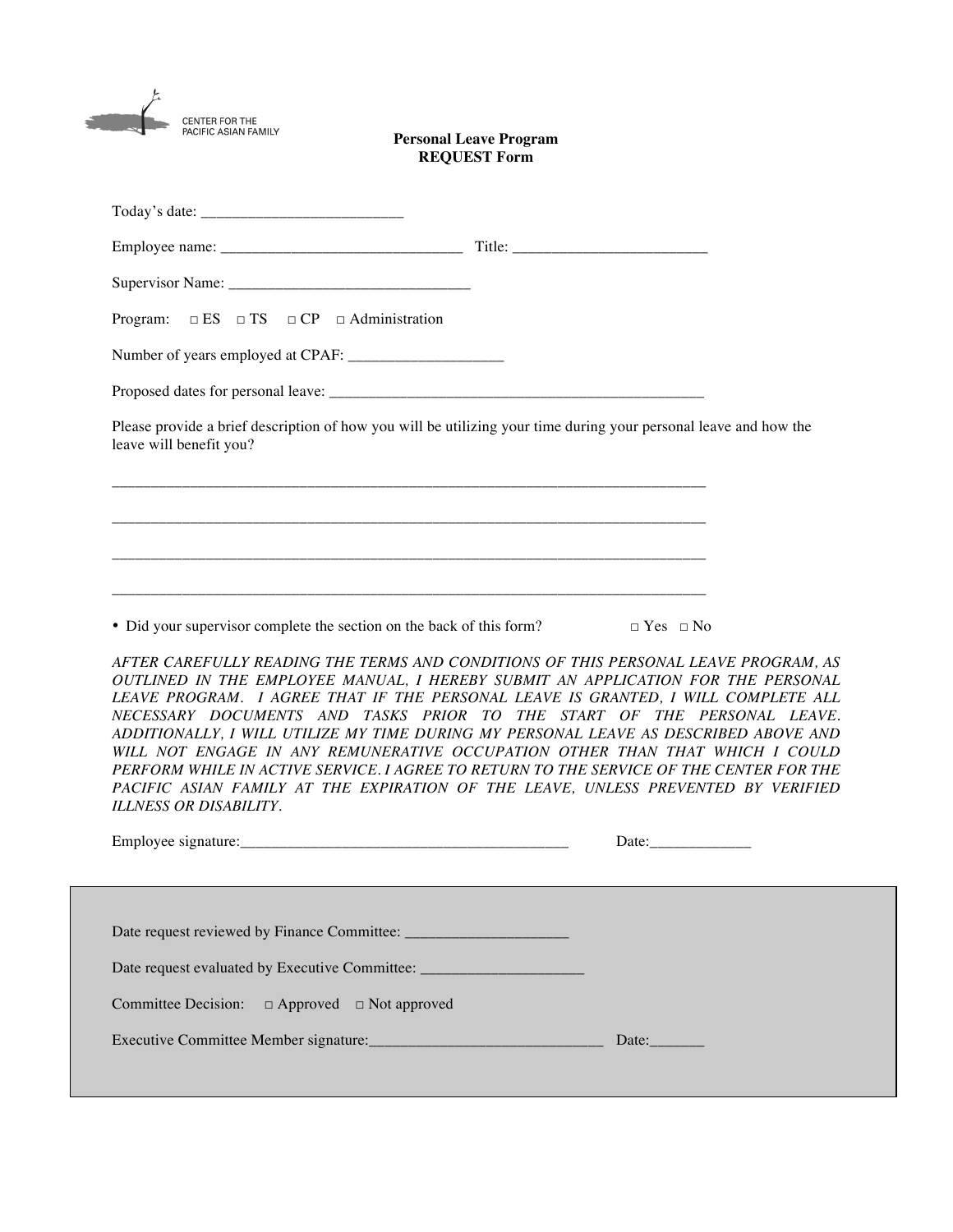

# **3.9 Sabbatical**

After the seventh year of employment, employees will be provided with a three (3) month paid sabbatical in lieu of other paid vacation time. No sick, personal or vacation days are earned during a sabbatical.

The employee will earn vacation time at the rate of 20 days/ 160 hours per year. The additional time off for the sabbatical will be added at the time of approval and scheduling the sabbatical.

Request for a sabbatical must be submitted in writing via email to the Executive Director and/ or your supervisor. As the organization will have to make considerable accommodation to ensure that the work is continued, SAJE requires the request for a sabbatical to be submitted 5 months prior to the first day of your desired time off.



# **4.13 Sabbatical Policy**

Research on leadership development indicates that people benefit from sabbaticals as a way to take a break, refresh and recharge. Sabbaticals offer an opportunity for professional development for the employee. Because sabbaticals often create stretch opportunities for peers, this program is a part of GEO's strategy for our own organizational development. While some organizations make this available only to CEOs, we think a sabbatical for all staff after a period of service to the organization is a meaningful way to reward their contributions and energize staff for the next phase of their tenure at GEO.

- **When:** Upon completion of every five years of continuous service.
- **Length:** 6 weeks (after 5 years of service) and 10 weeks (for subsequent sabbaticals, e.g. after 10 and 15 years of service). An employee may combine sabbatical leave with vacation leave. Sabbatical time cannot be split (i.e. the sabbatical must be continuous). We encourage use within one year. Sabbatical will be forfeited if not used within 24 months. After their first sabbatical, employees must wait at least five years from the start of their previous sabbatical to begin their next one.
- **Eligibility:** The senior team will discuss all sabbatical requests and the CEO is the final decisionmaker. Employee must have received an overall rating of "Consistently Exceeds Job Requirements and Work Competencies" or "Meets Job Requirements and Work Competencies and Often Exceeds Them" in their most recent performance review. Only one GEO staff member can be on sabbatical at any given time. Sabbaticals must be arranged at least three months in advance and must be approved by the employee's direct supervisor. Supervisors will need to take into account the needs of the team and the organization when approving sabbaticals.